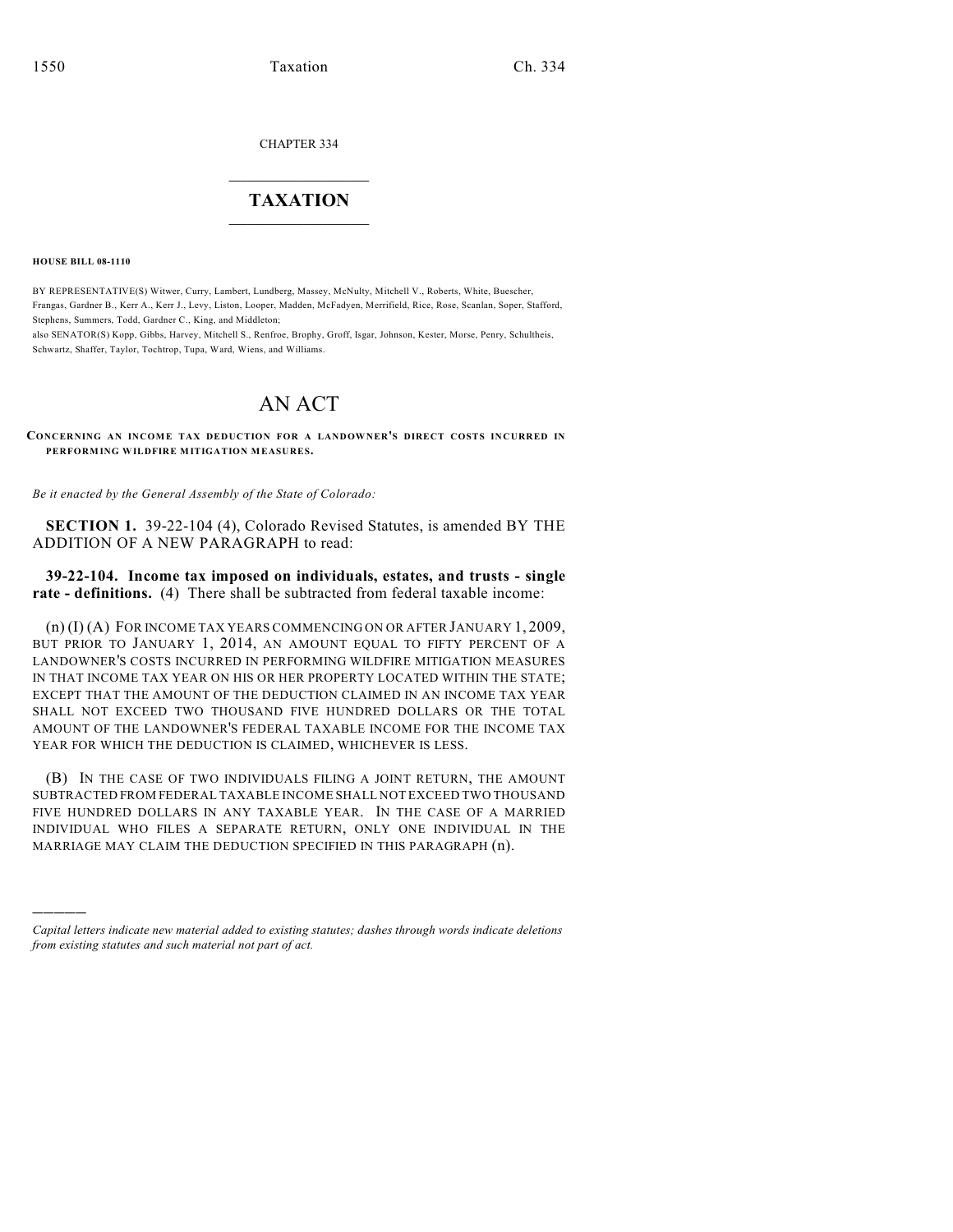(C) IN THE CASE OF REAL PROPERTY OWNED AS TENANTS IN COMMON, THE DEDUCTION ALLOWED PURSUANT TO THIS PARAGRAPH (n) SHALL ONLY BE ALLOWED TO ONE OF THE INDIVIDUALS OF THE OWNERSHIP GROUP.

(II) A LANDOWNER WHO PERFORMS WILDFIRE MITIGATION MEASURES ON HIS OR HER REAL PROPERTY LOCATED WITHIN THE STATE MAY CLAIM THE DEDUCTION AUTHORIZED BY THIS PARAGRAPH (n) IF THE WILDFIRE MITIGATION MEASURES ARE PERFORMED IN A WILD LAND-URBAN INTERFACE AREA AND ARE AUTHORIZED BY A COMMUNITY WILDFIRE PROTECTION PLAN ADOPTED BY A LOCAL GOVERNMENT WITHIN THE INTERFACE AREA.

(III) FOR PURPOSES OF THIS PARAGRAPH (n), UNLESS THE CONTEXT OTHERWISE REQUIRES:

(A) "COLORADO STATE FOREST SERVICE" MEANS THE COLORADO STATE FOREST SERVICE IDENTIFIED IN SECTION 23-31-310 (2) (c), C.R.S.

(B) "COMMUNITY WILDFIRE PROTECTION PLAN" MEANS A PLAN APPROVED BY ANY LOCAL GOVERNMENT ENTITIES, LOCAL FIRE DEPARTMENTS, AND THE COLORADO STATE FOREST SERVICE THAT MEETS THE DEFINITION OF A COMMUNITY WILDFIRE PROTECTION PLAN IN THE FEDERAL "HEALTHY FORESTS RESTORATION ACT OF 2003", PUB.L. NO. 108-148 AND MEETS THE MINIMUM REQUIREMENTS OF COLLABORATION BY LOCAL AND STATE GOVERNMENT REPRESENTATIVES WITH CONSULTATION BY FEDERAL AGENCIES AND OTHER INTERESTED PARTIES, PRIORITIZED FUEL REDUCTION AREAS WITH IDENTIFIED TYPES OF TREATMENTS, AND TREATMENT OF STRUCTURAL IGNITABILITY WITH RECOMMENDATIONS TO REDUCE IGNITABILITY.

(C) "COSTS" MEANS ANY ACTUAL OUT-OF-POCKET EXPENSE INCURRED AND PAID BY THE LANDOWNER, DOCUMENTED BY RECEIPT, FOR PERFORMING WILDFIRE MITIGATION MEASURES. COSTS DO NOT INCLUDE ANY INSPECTION OR CERTIFICATION FEES, IN-KIND CONTRIBUTIONS, DONATIONS, INCENTIVES, OR COST SHARING ASSOCIATED WITH PERFORMING WILDFIRE MITIGATION MEASURES. COSTS DO NOT INCLUDE EXPENSES PAID BY THE LANDOWNER FROM ANY GRANTS AWARDED TO THE LANDOWNER FOR PERFORMING WILDFIRE MITIGATION MEASURES.

(D) "LANDOWNER" MEANS ANY OWNER OF RECORD OF PRIVATE LAND LOCATED WITHIN THE STATE, INCLUDING ANY EASEMENT, RIGHT-OF-WAY, OR ESTATE IN THE LAND, AND INCLUDES THE HEIRS, SUCCESSORS, AND ASSIGNS OF SUCH LAND, AND SHALL NOT INCLUDE ANY PARTNERSHIP, SCORPORATION, OR OTHER SIMILAR ENTITY THAT OWNS PRIVATE LAND AS AN ENTITY.

(E) "WILDFIRE MITIGATION MEASURES" MEANS THE CREATION OF A DEFENSIBLE SPACE AROUND STRUCTURES; THE ESTABLISHMENT OF FUEL BREAKS; THE THINNING OF WOODY VEGETATION FOR THE PRIMARY PURPOSE OF REDUCING RISK TO STRUCTURES FROM WILDLAND FIRE; OR THE SECONDARY TREATMENT OF WOODY FUELS BY LOPPING AND SCATTERING, PILING, CHIPPING, REMOVING FROM THE SITE, OR PRESCRIBED BURNING; SO LONG AS SUCH ACTIVITIES MEET OR EXCEED ANY COLORADO STATE FOREST SERVICE STANDARDS OR ANY OTHER APPLICABLE STATE RULES.